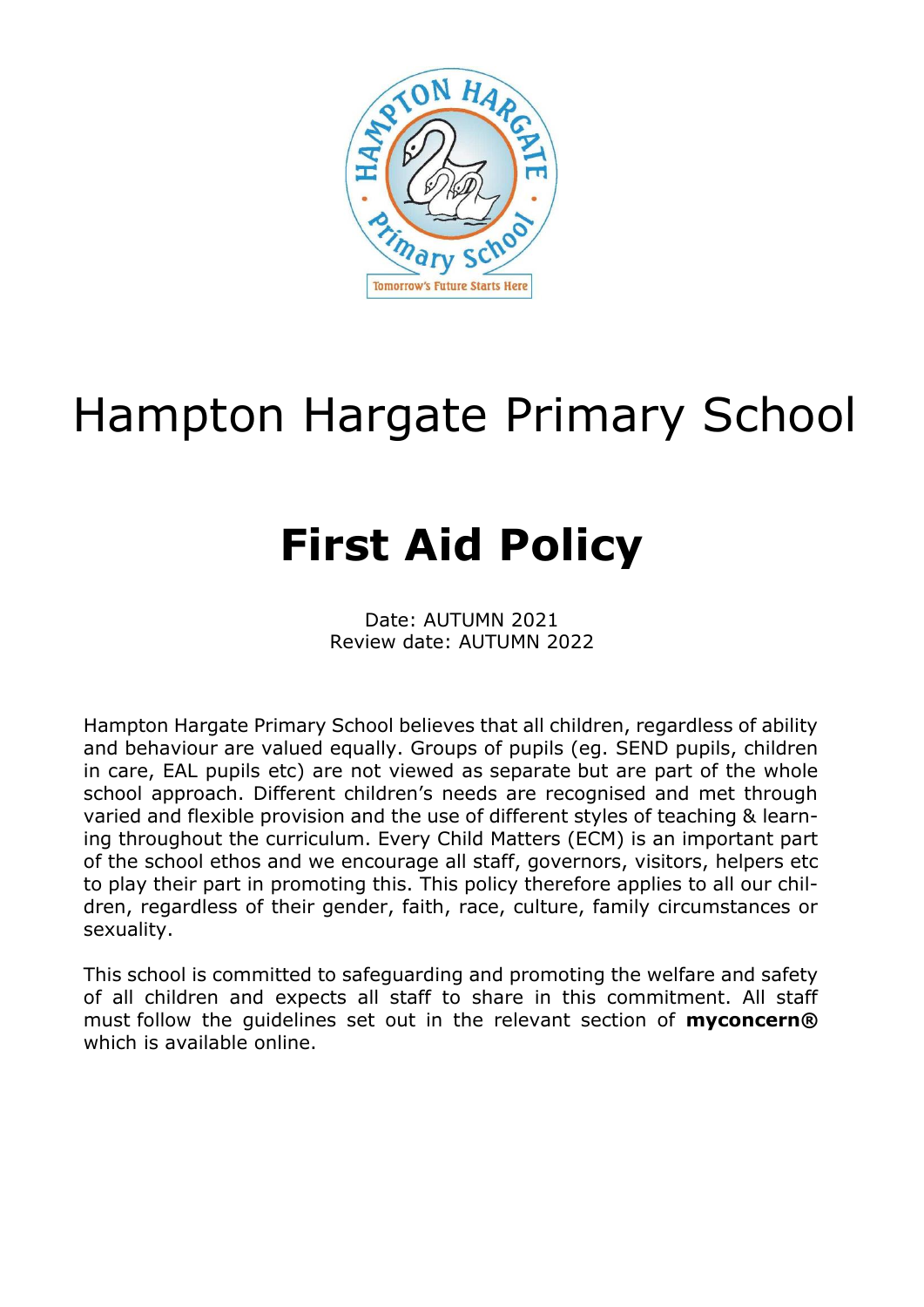## **Purpose:**

To ensure that the welfare and wellbeing of pupils is secure.

This policy outlines the School's responsibility to provide adequate and appropriate first aid to pupils, staff, parents and visitors and the procedures in place to meet that responsibility. This policy will be reviewed annually.

#### **Aims**

- To identify the first aid needs of Hampton Hargate Primary School in line the Health and Safety at Work Act 1974.
- To ensure that first aid provision is available at all times while people are on school premises, and also off the premises whilst on school visits.

## **Objectives**

- To appoint the appropriate number of suitably trained First Aiders to meet the needs of the school.
- To provide relevant training.
- To provide sufficient and appropriate resources and facilities.
- To inform staff and parents of the School's First Aid arrangements.
- To keep accident records and to report on PRIME to the Health and Safety Executive (HSE) under the Reporting of Diseases and Dangerous Occurrences Regulations (RIDDOR).

#### **Relationship to other policies**

This policy should be read in conjunction with the school's Health & Safety policy and the school's policy relating to educational visits.

#### **Roles and Responsibilities**

The **Headteacher** is responsible for implementing the policy, identifying a responsible senior staff member for managing first aid, the administration of medicines, and ensuring that appropriate resources and staff are available and trained. The Headteacher should ensure that the policy and information on the School's arrangements for first aid are made available to parents.

The **staff member/s** responsible must draw up procedures in consultation with health specialists, ensure that they are kept up to date and that records are maintained, and provide information to staff.

First Aiders are volunteers, however they must attend refresher training every 3 years.He/she will:

- Give immediate help to casualties with common injuries or illnesses and those arising from specific hazards at
- school.
- When necessary, ensure that an ambulance or other professional medical help is called.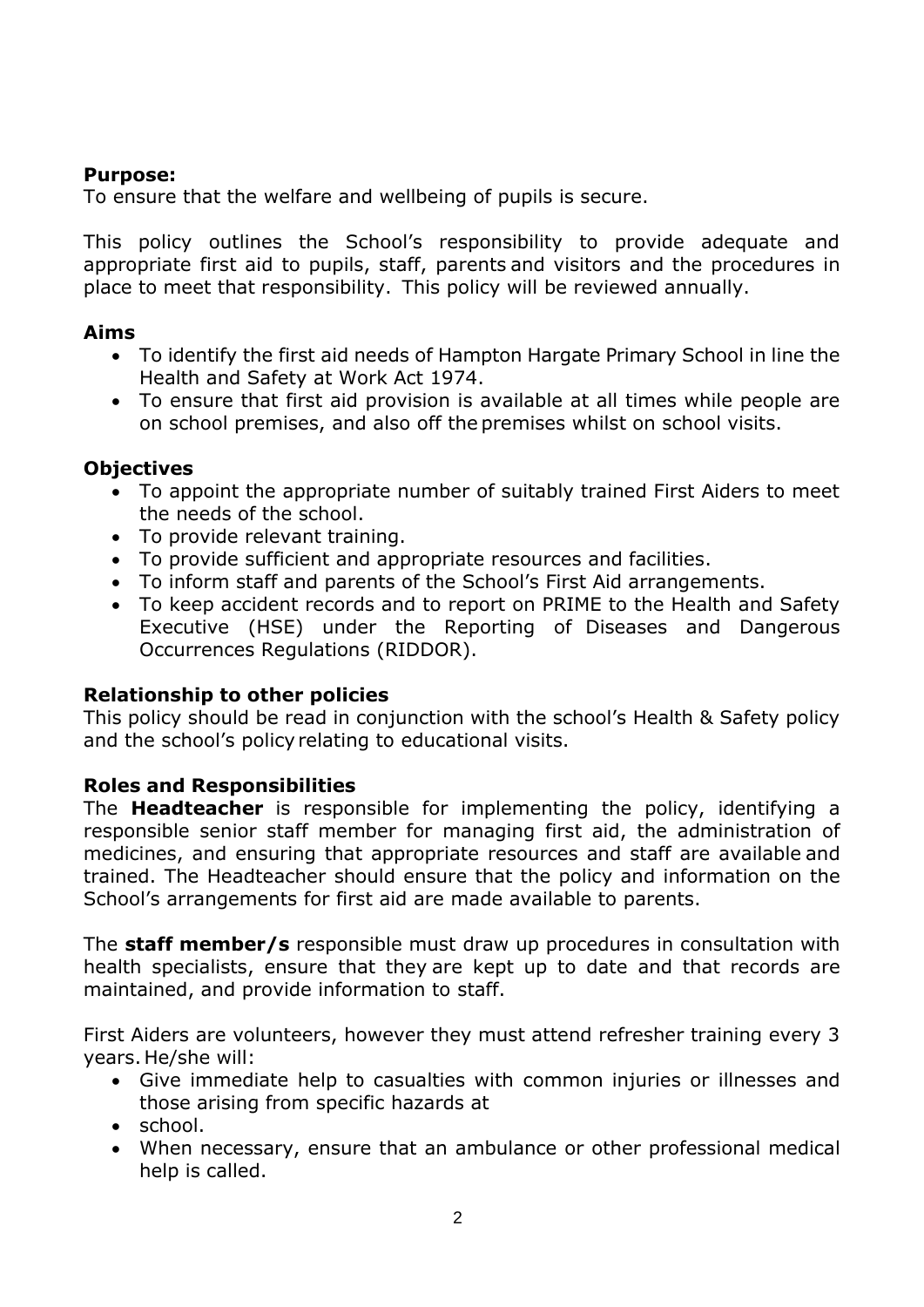In identifying First Aiders, the Headteacher should consider the person's:

- Reliability and communication skills
- Aptitude and ability to absorb new knowledge and learn new skills.
- Ability to cope with stressful and physically demanding emergency procedures.
- Normal duties. A first aider must be able to leave to go immediately to an emergency

# **Arrangements for monitoring and evaluation**

The governing body will receive an annual report on the number of pupils treated for first aid by year group, the programme of staff training, and the nature of any complaints received.

## **Re-assessment of first-aid provision**

As part of the School's annual monitoring:

- There will be a review the Schools' first aid needs following any changes to staff, building/site, activities, off-site facilities etc.
- School will monitor the number of trained first aiders, and provide refresher first aid training when required and also monitor the emergency first aid training.

Termly:

• School will check and monitor the contents of the first aid boxes.

## **Providing Information**

The Headteacher will:

- Ensure that all staff are informed about the schools' first aid arrangements.
- Provide information on first aid arrangements for new staff as part of their induction.
- Ensure that a H&S/first aid notice board is maintained for staff reference.
- Ensure that all staff receive information on the location of equipment, facilities and first aid personnel.

#### **Provision**

#### **How many first aid personnel are required?**

The Headteacher will consider the findings of a first aid needs risk assessment in deciding on the number of first aid personnel required. The Headteacher will consider the needs of specific times, places and activities in deciding on their provision.

In particular consideration to the following will take place:

- Off-site PE and sports activities
- School trips
- DT room
- Adequate provision in case of absence, including trips
- Out of hour's provision, e.g. Afterschool clubs.
- Arrangements should be made to ensure that the required level of cover of First Aiders is available at all times when people are on the school premises.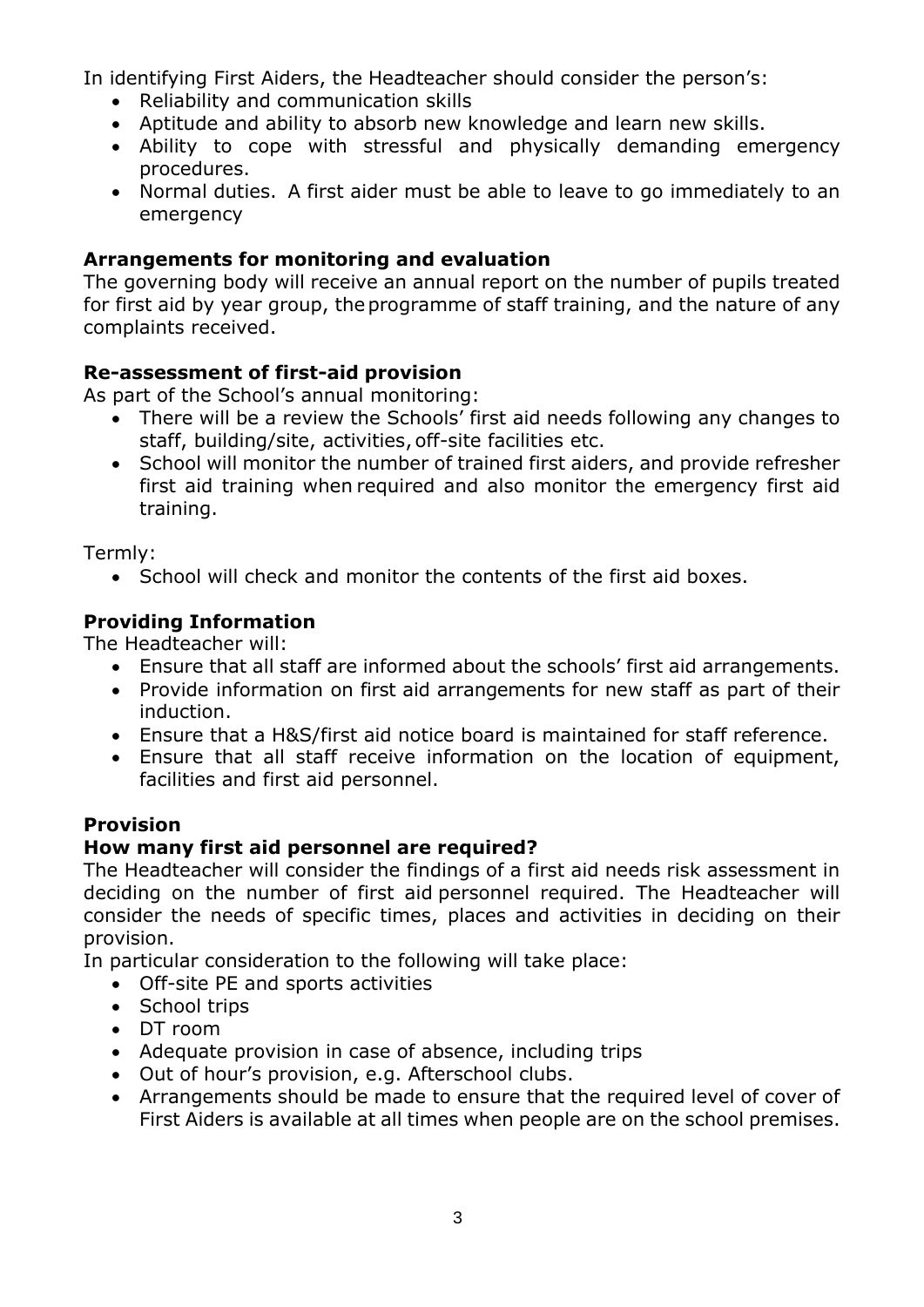# **Qualifications and Training**

The school is responsible for making sure whoever trains staff is competent and qualified to do so.

#### **First Aid materials, equipment and facilities**

The Headteacher must ensure that an appropriate number of first aid kits for the site are available. This can be decided by the level of risk identified in risk assessments and the first aid needs risk assessments.

#### **Accommodation**

The Headteacher must provide a suitable room for medical treatment and care of unwell children during schoolhours. This need not be a dedicated area but should be close to a lavatory and contain a washbasin.

## **Hygiene / Infection control**

Staff must follow basic hygiene procedures. Single use disposable gloves must be worn when treatment involves blood or other body fluids. Care should be taken when disposing of dressings or equipment.

#### **Reporting accidents**

First Aiders must keep a record of any reportable injury, disease or dangerous occurrence. This must include:

- The date and time
- Method of reporting,
- Place of the event; exact location
- Personal details of those involved and a
- Brief description of the nature of the event or disease. This record can be combined with other accident records and must be reported on PRIME.

The following accidents must be reported to the health & safety executive and Local Authority:

- Accidents resulting in death or major injury (including as a result of physical violence)
- Accidents which prevent the injured person from doing their normal work for more than three days

#### **Involving pupils and visitors:**

Accidents resulting in the person being killed or being taken from the site of the accident to hospital and the accident arises out of or in connection with a work activity.

I.e. if it relates to:

- Any school activity, both on or off the premises
- The way the school activity has been organised or managed
- Equipment, machinery or substances
- The design or condition of the premises